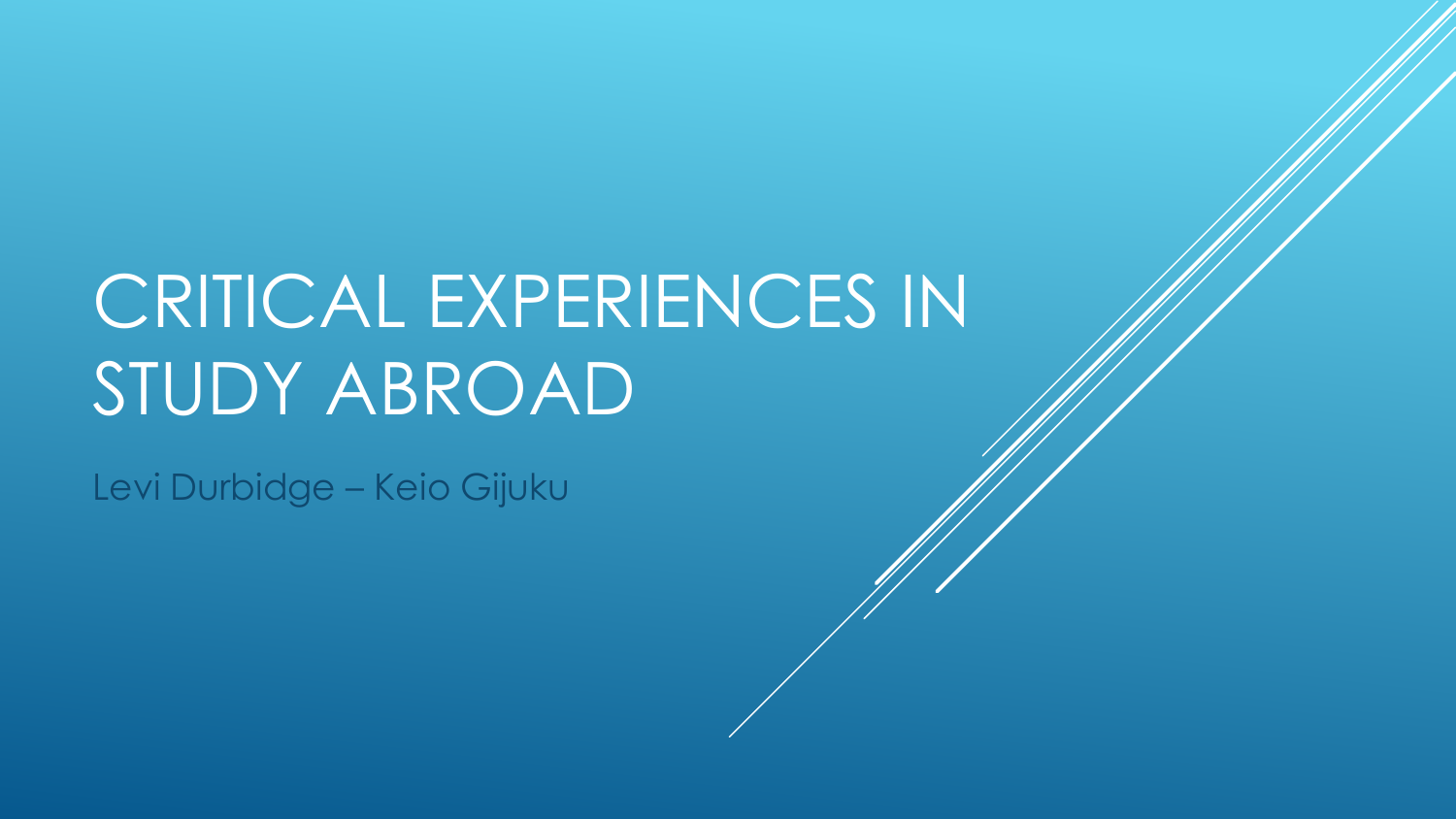- **Background & assumptions**
- Conceptual framework: identity, ambivalence and critical experiences
- Examples from a study
- Methodologies for identifying and analyzing critical experiences

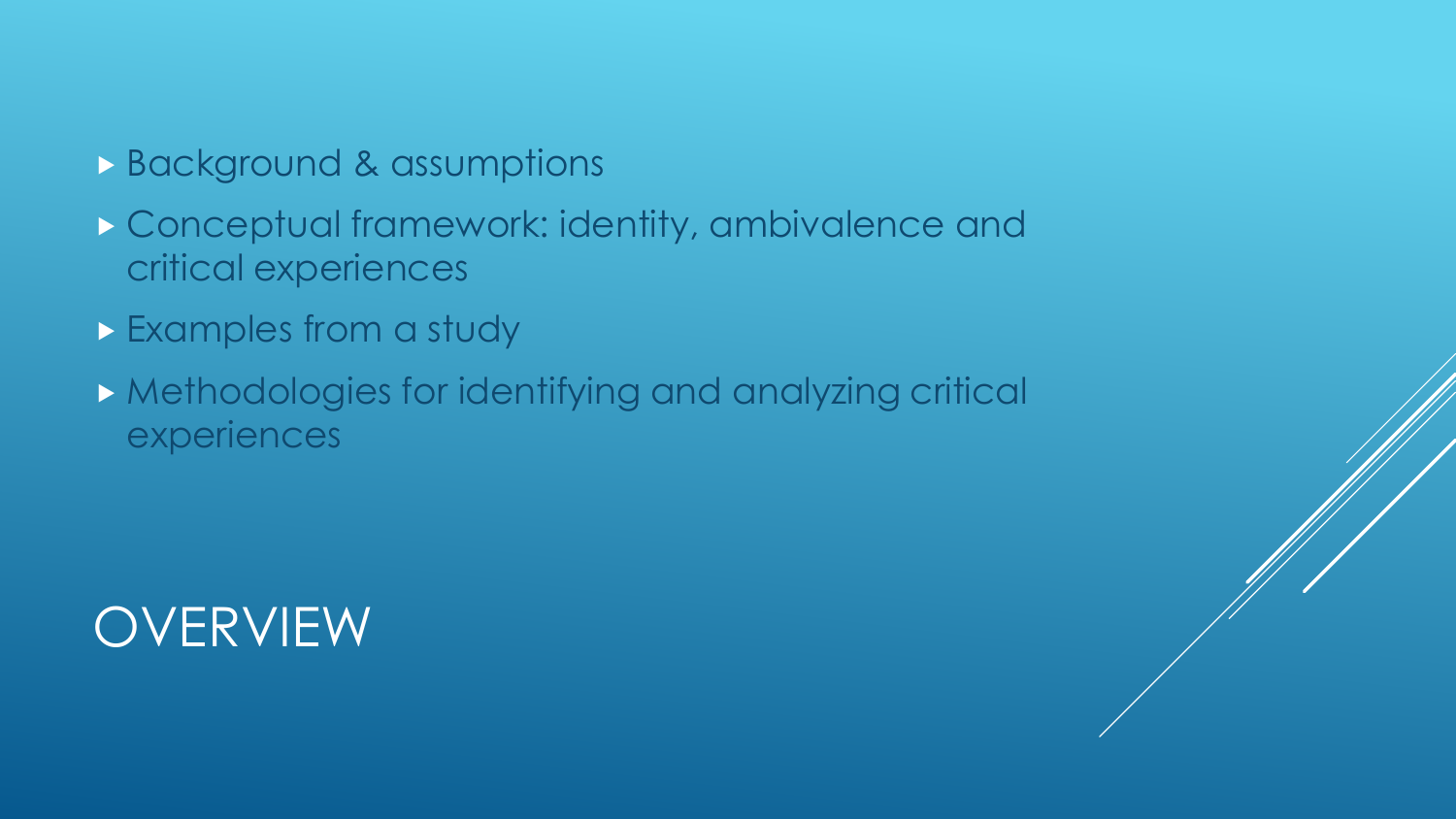#### Study Abroad as it connects to SLA

#### In TL is English

Primarily language as speech

#### ASSUMTIONS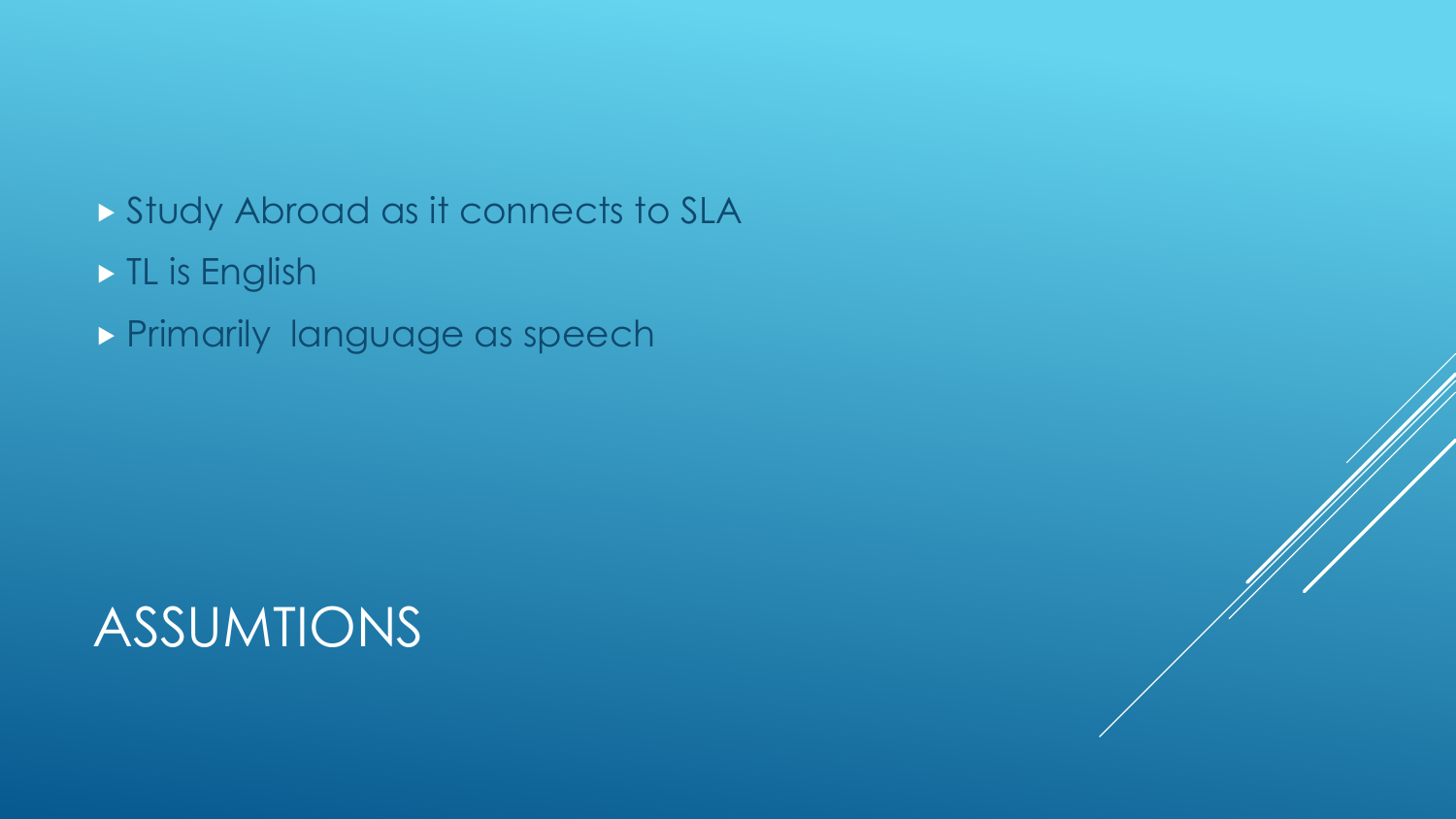#### Interested in the effect of study abroad on the **second language identities** of high school students

- Qualitative study with a large quantity of data
- **Many studies focus on outcomes without accounting** for the social context or reasons for those outcomes

## BACKGROUND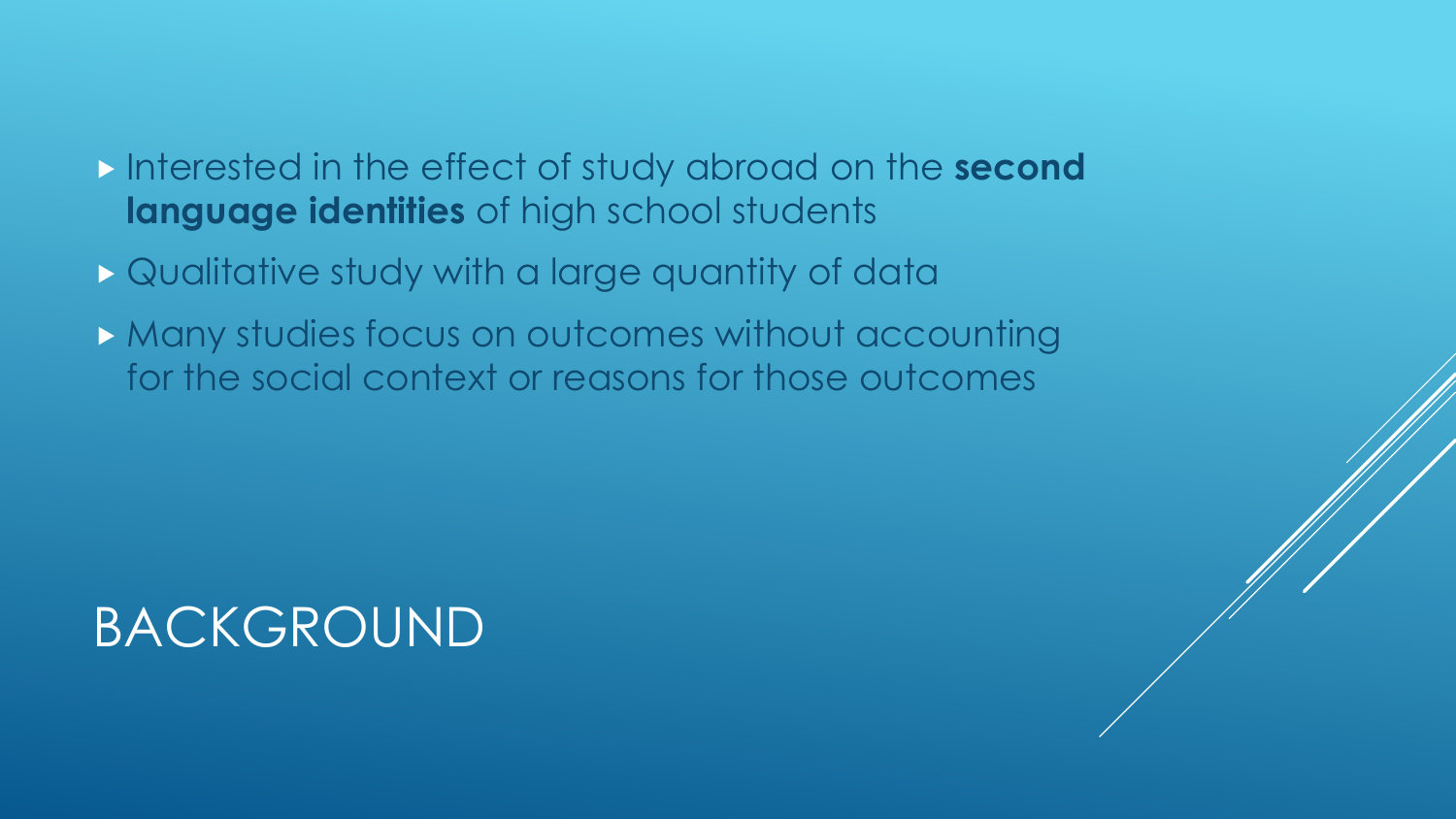- Drawing on the work of theorists such as Bakhtin(1981), Bourdieu (1977) and Weedon (1996) post-structualist notions of identity see it as:
	- "multiple, conflictual, negotiated and evolving" (Canagarajah, 2004)
	- **E** "fragmented and contested in nature" (Block, 2007a)
- $\triangleright$  "...when we learn a language we are also forming a sense of self" (Jackson, 2008, p.34)

### IDENTITY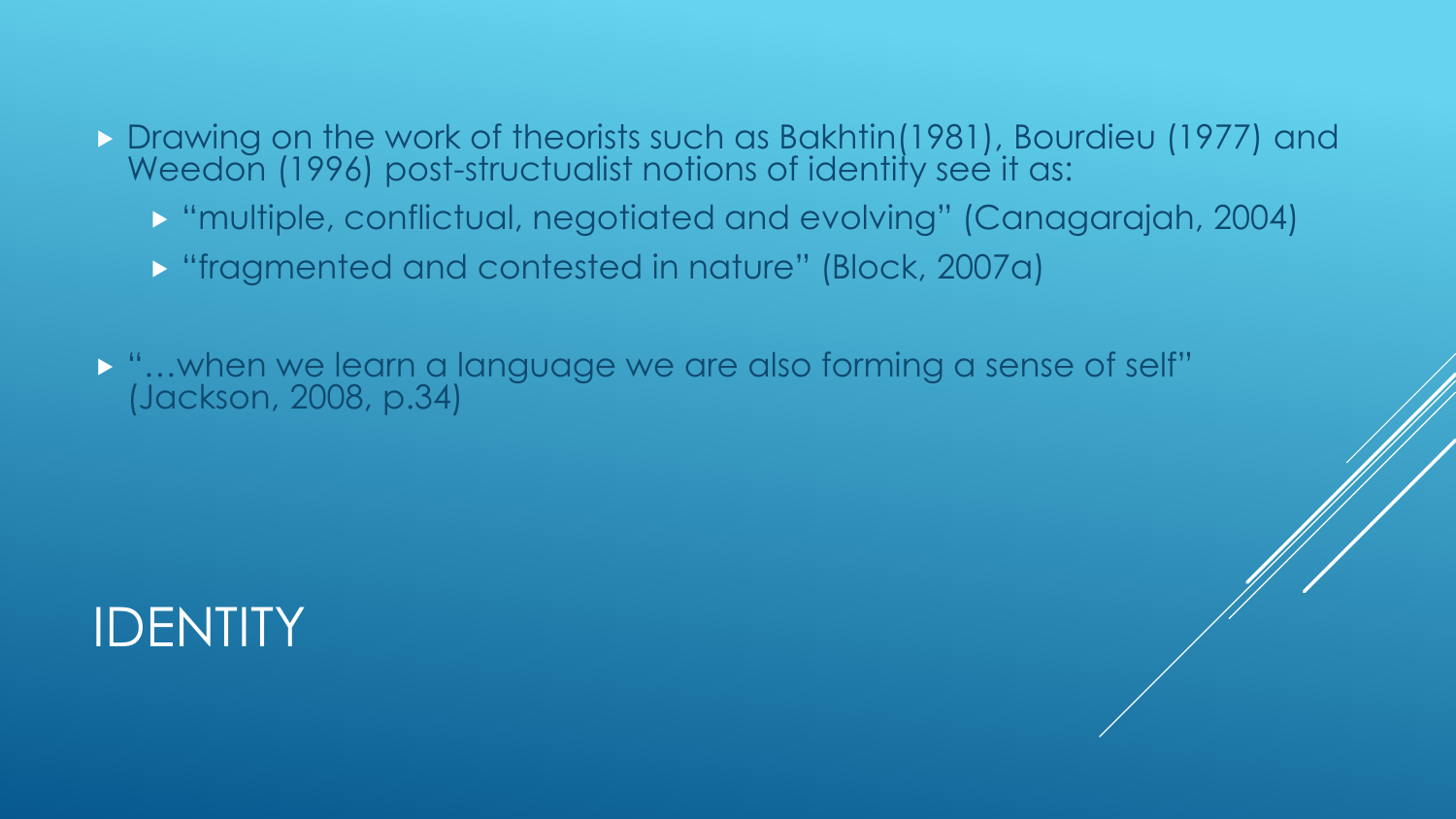"Individuals are both the site and subjects of discursive struggle for their identity…the individual is constantly subjected to discourse. In thought, speech or writing individuals of necessity commit themselves to specific subject positions and embrace quite contradictory modes of subjectivity at different moments" (Weedon, 1996, p. 93-94).

#### IDENTITY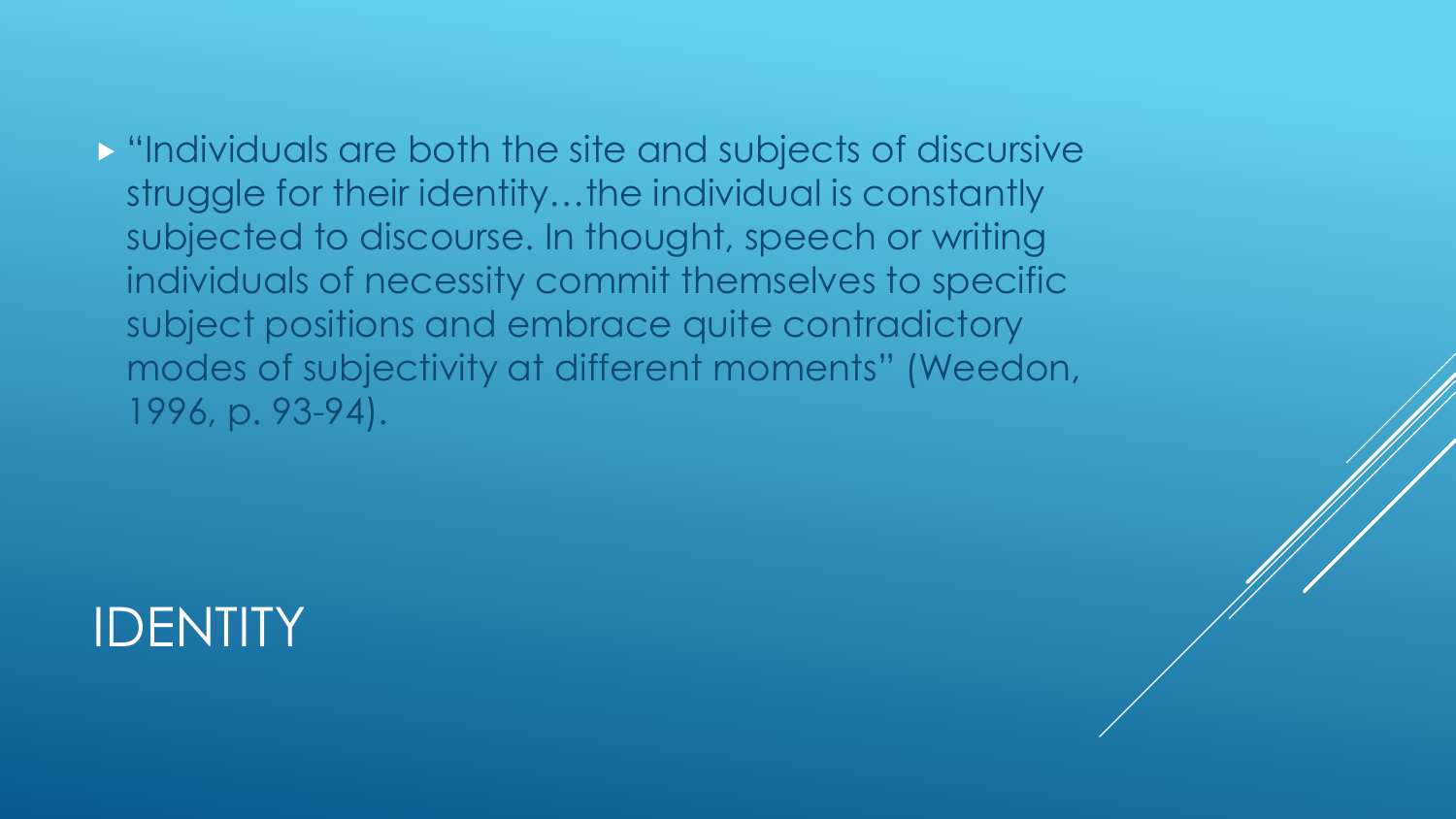#### "Ambivalence… is the acute discomfort we feel when we are unable to read the situation properly and to choose between alternative actions."

 $\triangleright$  "The situation turns ambivalent if the linguistic tools...prove inadequate…None of the learned patterns could be proper in an ambivalent situation – or more than one of the learned patterns could be applied; whatever is the case, the outcome is the feeling of indecision, undecidability, and hence loss of control" (Bauman, 1991, p. 1)

#### AMBIVALENCE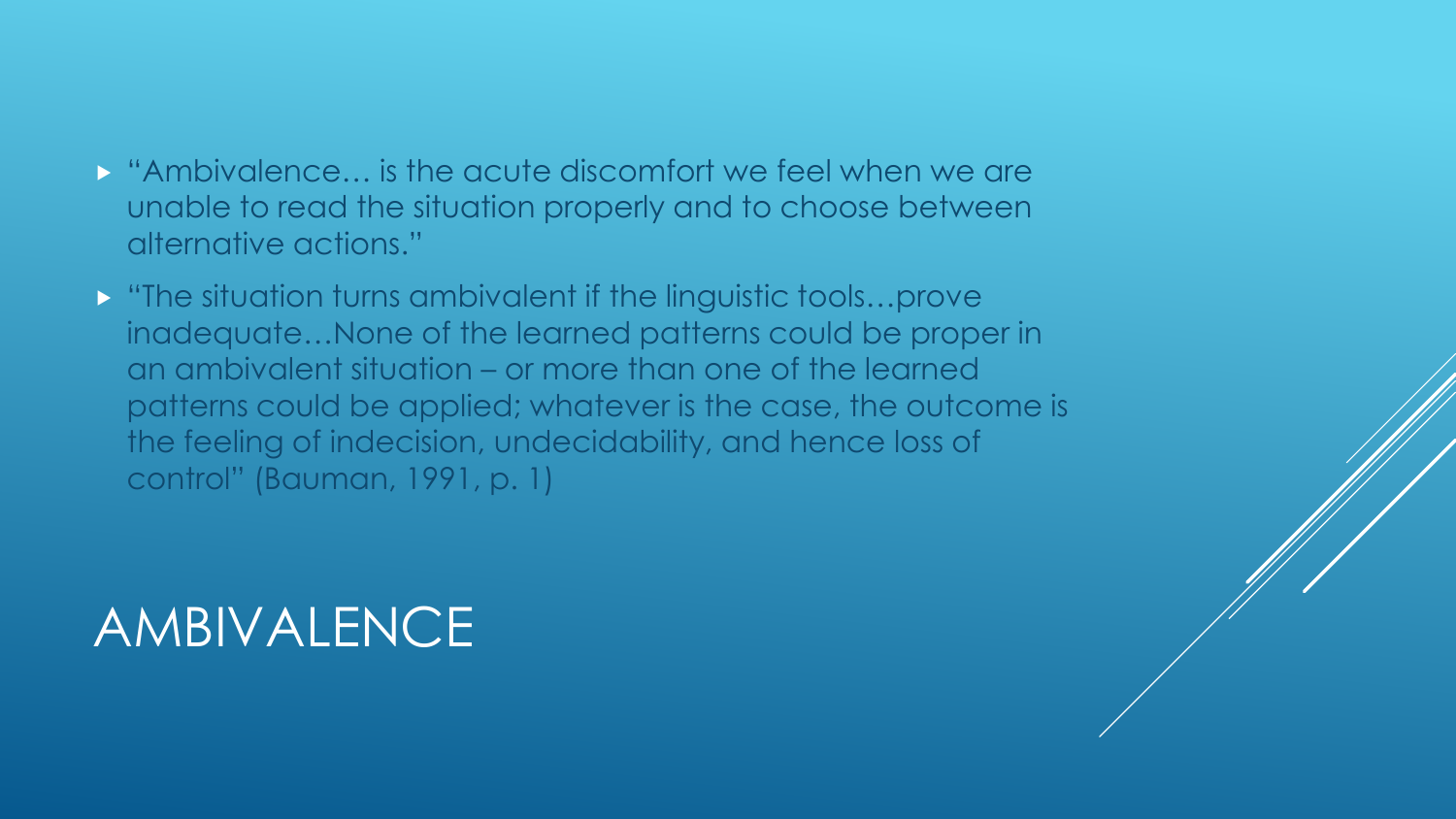- "By critical experiences I mean periods of time during which prolonged contact with an L2 and a new and different cultural setting causes irreversible destabilization of the individual's sense of self" (Block, 2002, p.4)
- **These experiences lead a learner to question the cultural and** linguistic norms which have up until that point formed the foundations of who they are and what they believe about the world.
- Not exclusive to study abroad but more likely to occur in situations where the cultural and linguistic setting is different.
- **Result in the learner experiencing ambivalence**

### CRITICAL EXPERIENCES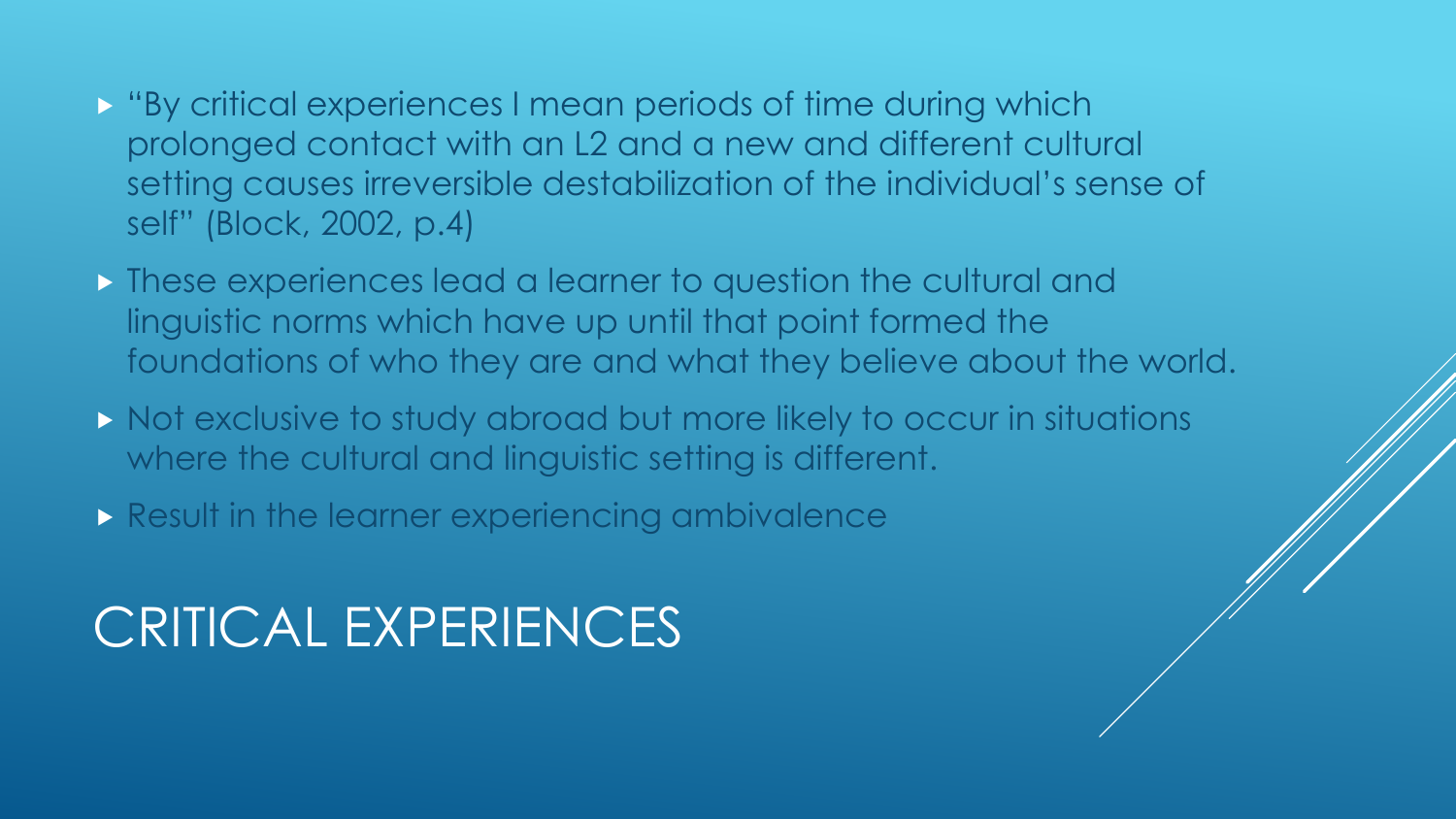- **By design many programs seek to place participants in** situations that will foster a change in the relationship between the TL and the learner:
	- **Imagined communities**
	- **Experience TL as a living language**
	- **Improved proficiency**
	- **Cross-cultural understanding**
	- **If** Understand the value of the TL outside of the classroom

## STUDY ABROAD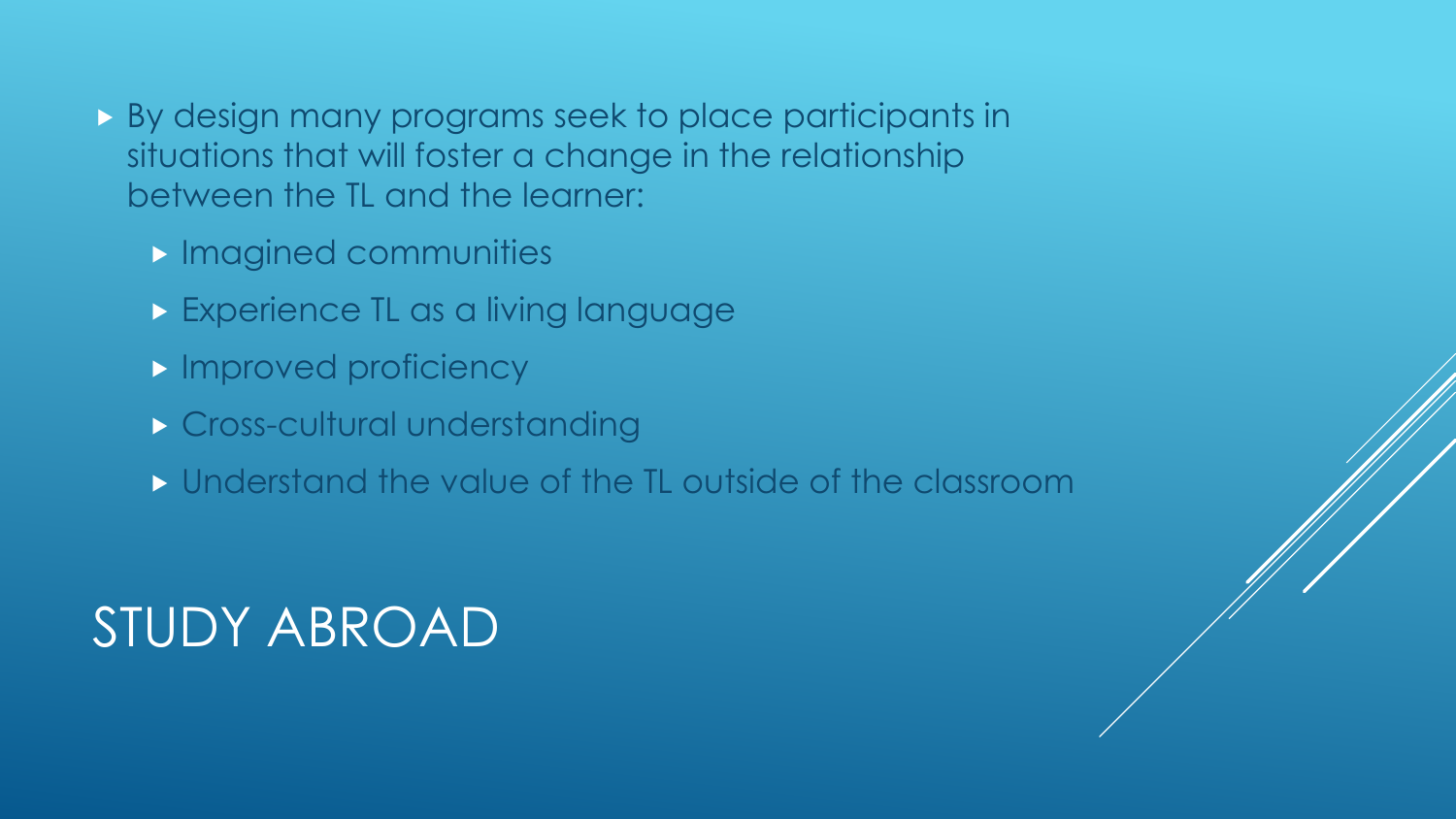- We want learners to change how they see themselves in the world – as speakers of the TL
- In Identity change comes from resolving ambivalence
- Ambivalence is generated from critical experiences
- What are those experiences which result in learners developing positive second language identities?

# STUDY ABROAD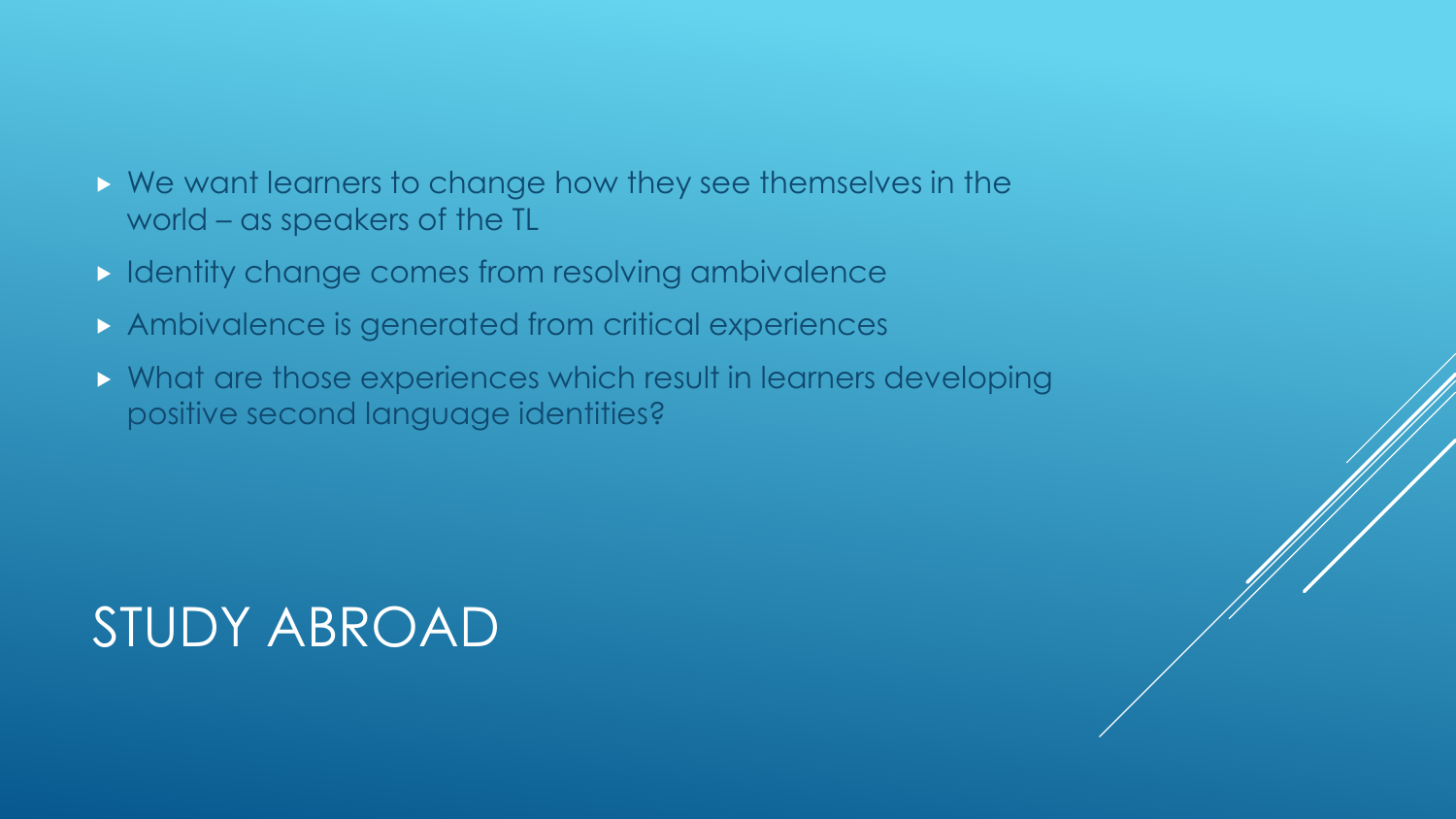- **Critical Experience –** "I honestly couldn't understand what was being said…and people's displeasure would be shown quite openly on their faces…the only thing I could do was to try and fit in with the host family's way of doing things. That was all I could do."
- **Ambivalence –** "I couldn't really blend in, I was the only Japanese surrounded by English people and I was like the representative of Japan, I became what all Japanese are like to them."
- **Attempt to resolve –** Began to "long for Japanese food and Japanese conversation." Retreated into her identity as Japanese by speaking Japanese to herself in her room

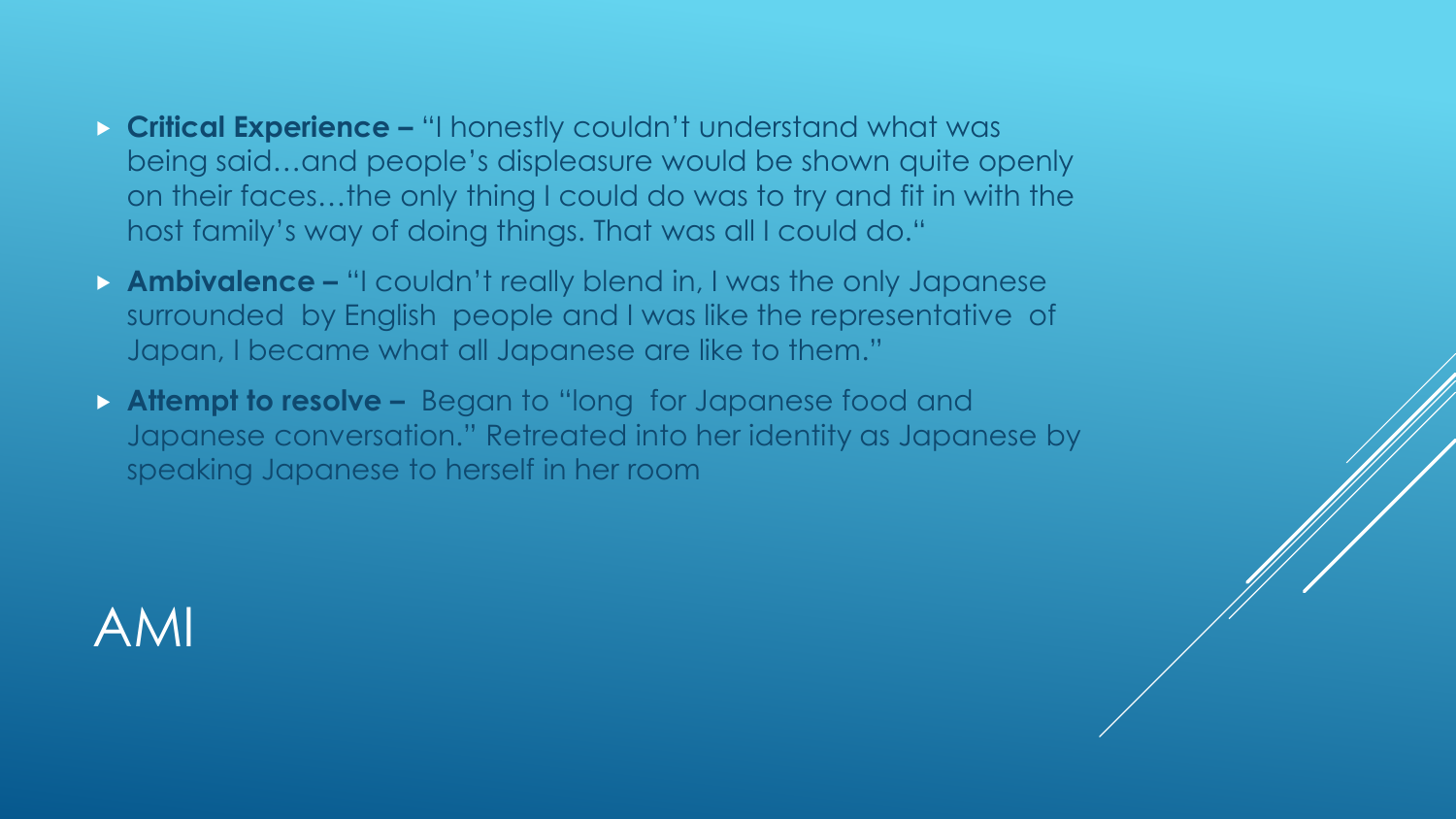- **Critical Experience –** "They were separating the parts of [the city] by their race and their wealth…it was like a type of discrimination…it was quite shocking to see…most of the race were like African Americans or like immigrants…"
- **Ambivalence –** "Americans are saying that everyone is equal but looking at that it doesn't really look equal."
- **Attempt to resolve –** He interpreted the scenes as the result of a "multi-cultural society", something that Japan was able to avoid because it is "basically single cultured" and "there aren't huge differences in…race."

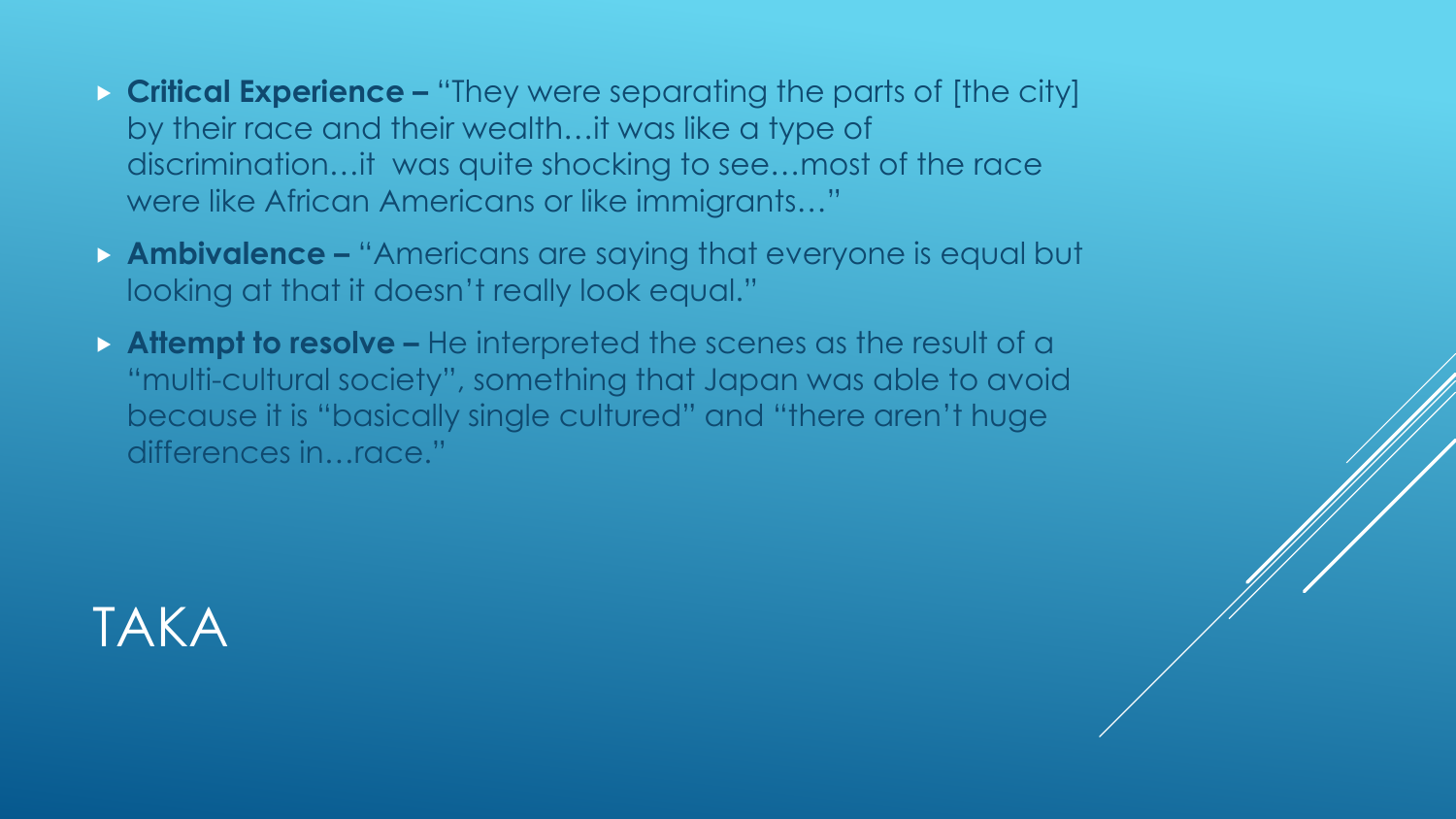- **Critical Experience –** "The instructor was explaining about this activity we were doing…it was so fast…I was like 'Huh? What is this guy even saying?'…I thought 'Oh crap'…I just didn't want to do anything then but I knew I had to participate, I just stood here with my mouth shut…it was the worst experience I had on the whole exchange."
- **Ambivalence –** "…at first I felt inferior…I had a negative attitude at times. Then at night I would really regret it. I reflected on it a lot."
- **Attempt to resolve –** "I thought that I need to be actively listening. If there is something I don't understand and I just let it slide…It will come back to bite me. That happened so many times. I realized that I have to clearly say something like 'Sorry'…I made a big point of doing that on the second half [of the exchange]."

#### DAISUKE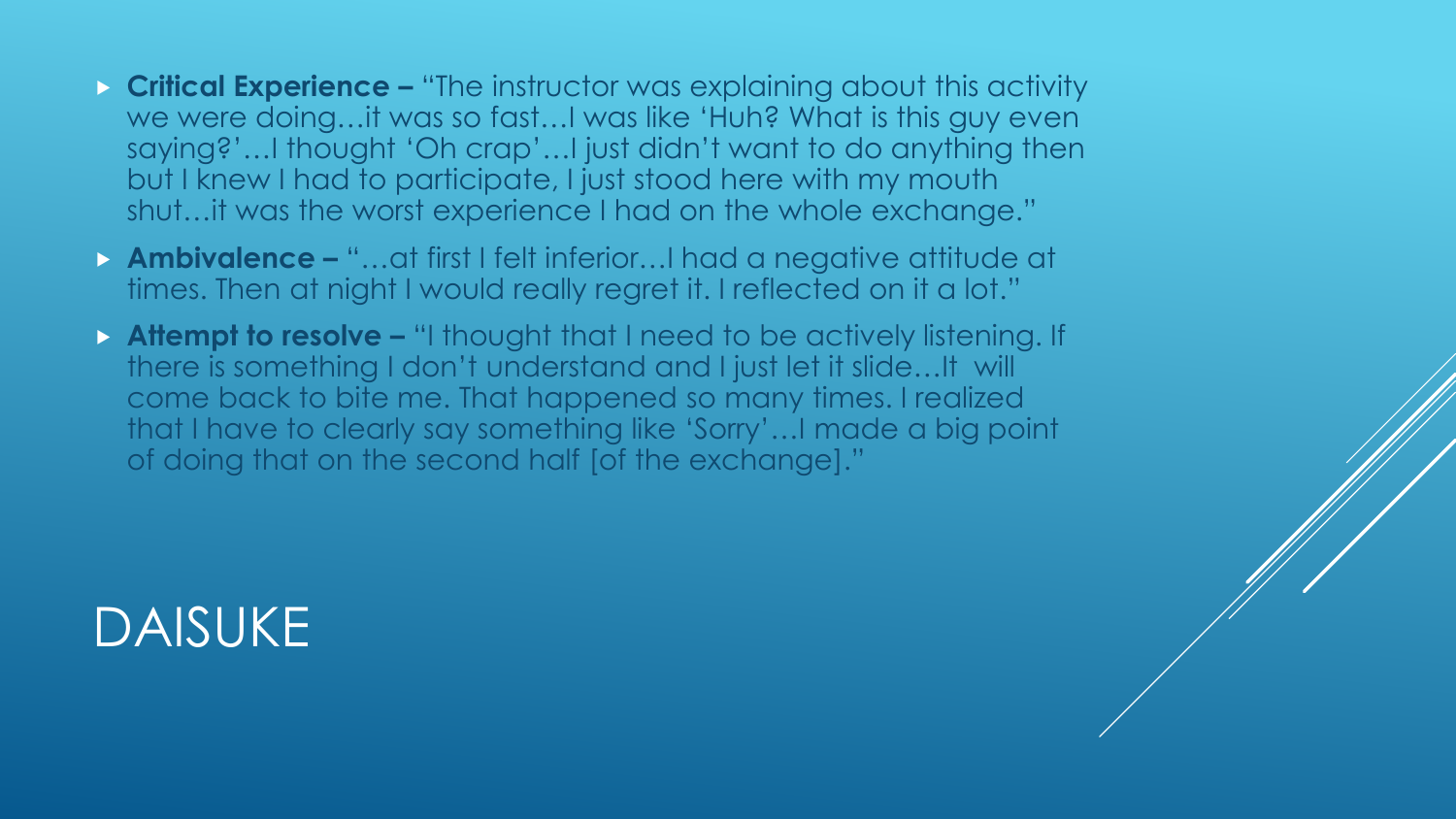#### **Narrative Inquiry**

- Barkhuizen, G., Benson, P., & Chik, A. (2014). *Narrative inquiry in language teaching and learning research*. New York: Routledge.
- **Riessman, C.K. (2008) Narrative Methods for the Human Sciences,** Los Angeles: Sage.
- Values Coding, In Vivo Coding
	- Saldaña, J. (2012). The coding manual for qualitative researchers. London: Sage.

#### METHODOLGIES